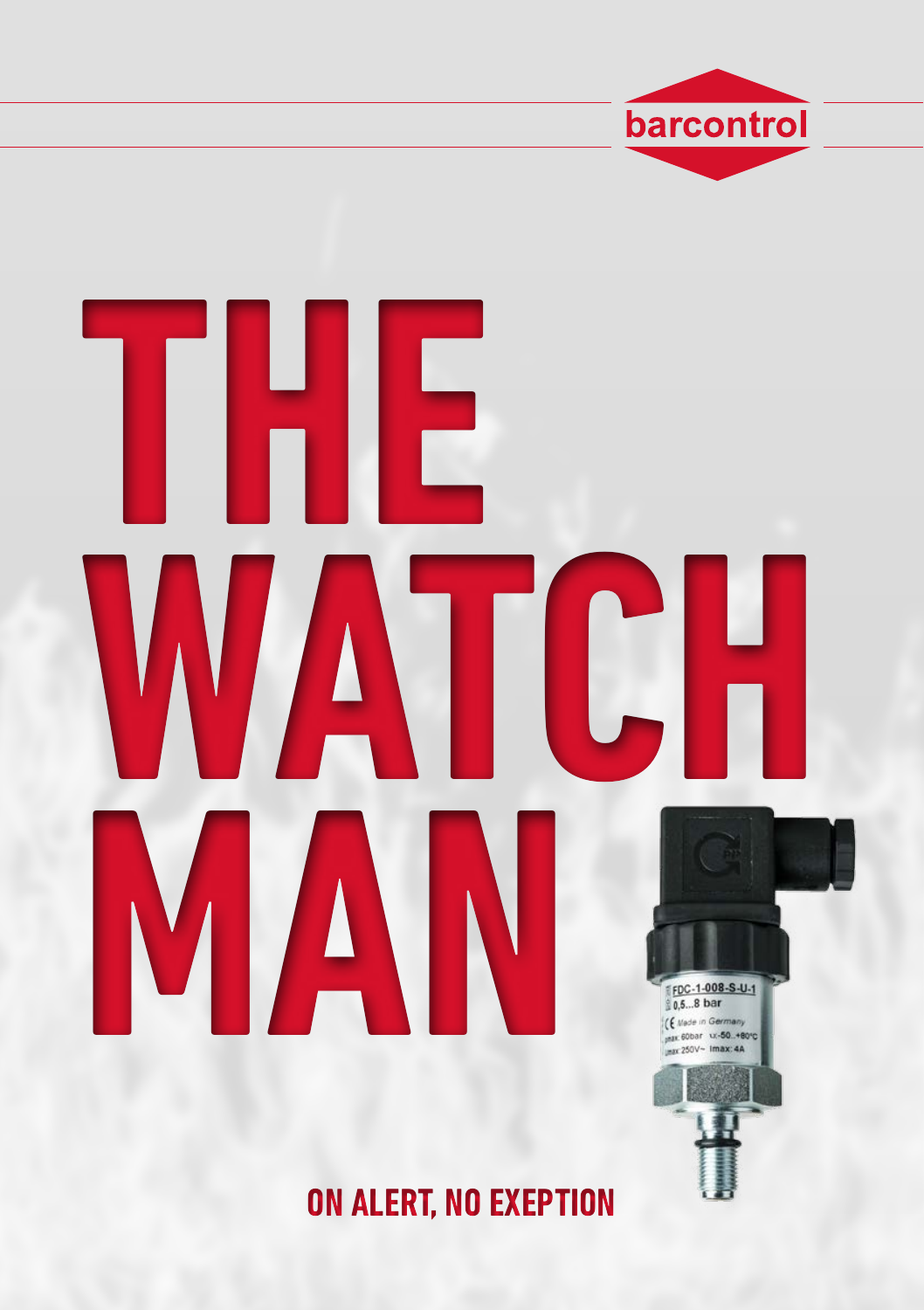### **Your Needs**



Do your fire suppression systems extinguish fires fast and effective, before they become too dangerous? For this lifesaving system you need to guarantee operational readiness, under all circumstances.

Reliable pressure monitoring of the extinguishing agent or the propellant is essential to achieving that goal. Loss of pressure must be detected, even under extreme temperatures, shocks and vibrations.

# **Our solution**

Our range of pressure switches for fire suppression applications are designed from the ground up for the most extreme applications. Featuring:

- Leakage test for every device / Tightness down to -55°C and lower
- Valve opener or standard fluid connections
- High corrosion resistance of all used materials
- Venting element against temperature influence on the set-point

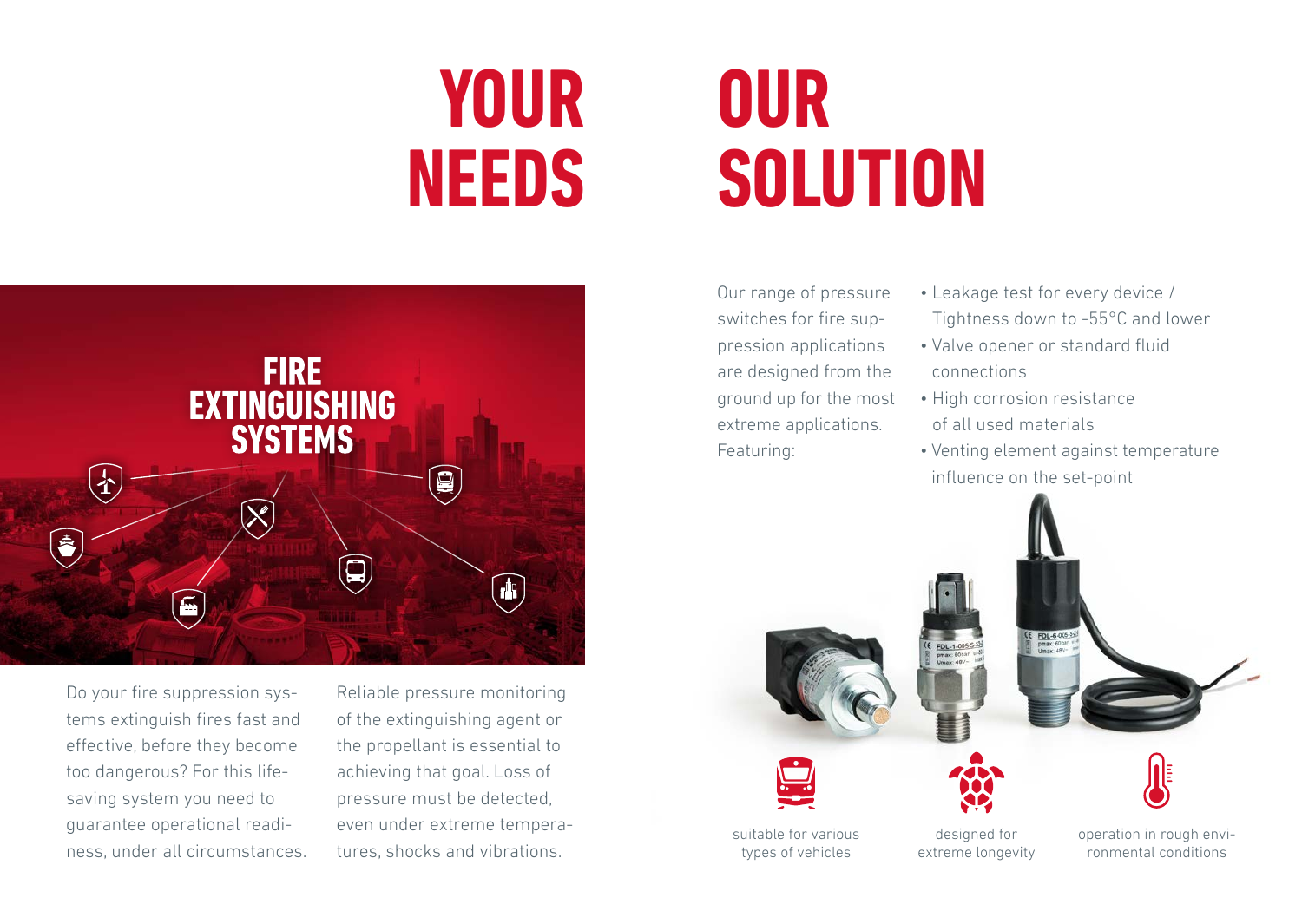### **main features**

#### **leakage rate**

#### **temperature ranges**

The leakage rate is of critical importance in this specific application field. Our switches yield leakage rates well above 5×E-6. Existing customers confirm this consistently with their own internal tests across a broad temperature range. We are confident that we can also meet your leakage rate requirments.

The temperature specification of our switches range from -55 to +100°C degrees, depending on the type of switch. That means, the switch remains tights across the entire temperature range.

#### **Robust design**

We use steel housings with a zinc-nickel coating for high corrosion resistance. Stainless steel housings are optionally available. The switches were tested in accordance with the railway and military standards in shock and vibration tests for their suitability for mobile applications.

#### **snap action switch**

The snap action microswitch is crucial to prevent incorrect switching, e.g. through shock and vibration. It also avoids arcing due to pressure changes caused by changing ambient temperature.



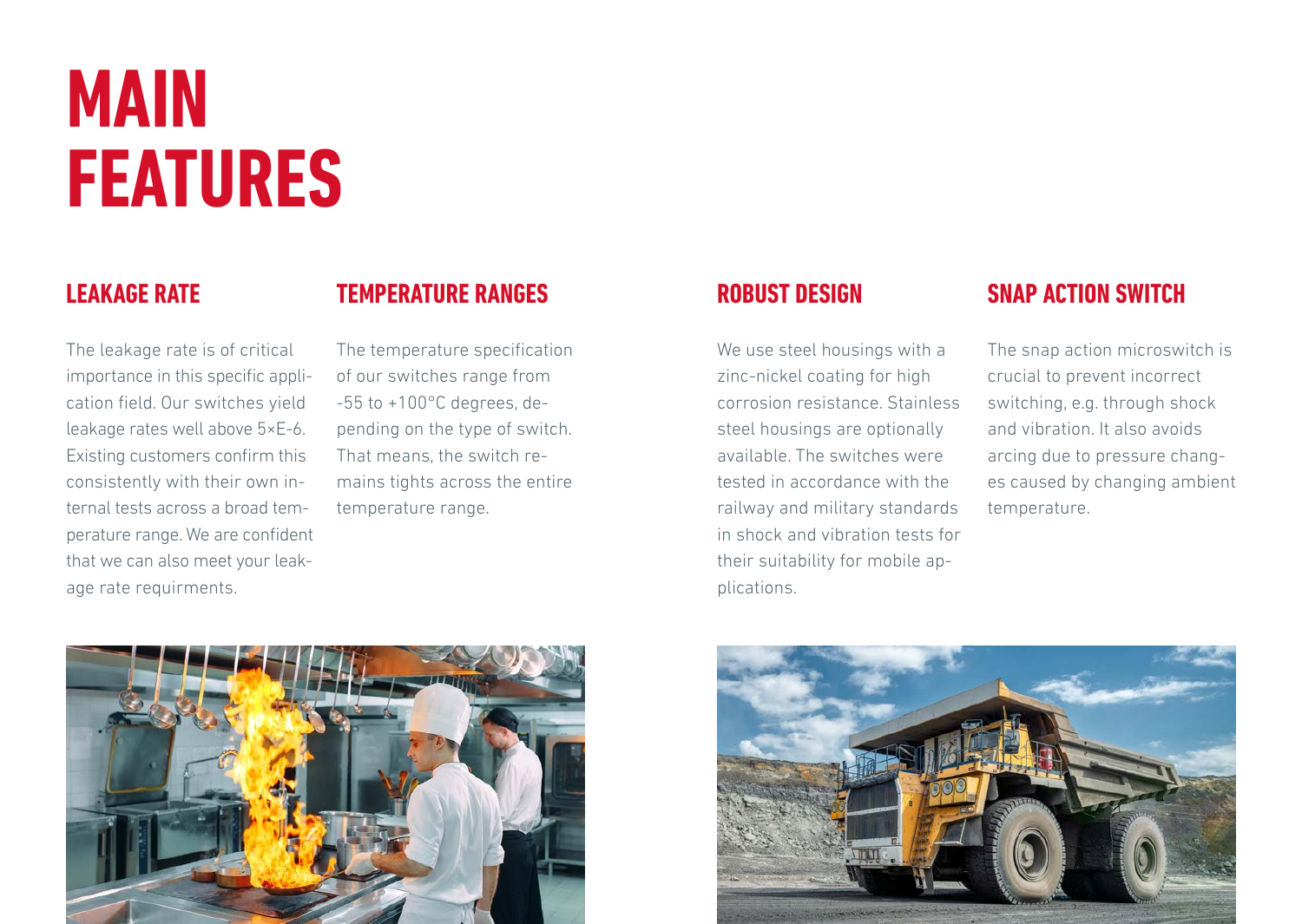# **Optional features**

#### **Stainless steel membrane**

Stainless Steel is used instead of elastomer or rubber to ensure reliable performance across a wide temperature range. This is particularly important when operating at extremely low temperatures.

#### **Fluid port e.g. sintered filter**

To avoid leakages during switch installation, the fluid port can be equipped with a sintered filter. You can also choose between different thread types (1/8 NPT, M10×1, G 1/4).

#### **cable outlet with pressure balance**

The cable outlet is completely potted. A pressure compensation element avoids pressure building up in the switch as temperature changes - which would influence the switching point. Many other connections are available.

### **Private labeL**

For resellers and OEMs we offer individual branding with your logo, your part number, barcode, QR code and more. Please contact us for your individual branding needs.

### **Model overview**



The table below shows key characteristics of the different switch models. For full specifications, please refer to our data-sheets: **www.bar-control.de/en/products/data-sheets.html**

| <b>MODEL</b>         |                               | <b>PDL</b>   | <b>PDC</b>   | <b>FDL</b>   | <b>FDC</b>   | <b>HDL</b>   | <b>HDC</b>   |
|----------------------|-------------------------------|--------------|--------------|--------------|--------------|--------------|--------------|
| Wrench size          | <b>SW24</b>                   | $\checkmark$ |              | $\checkmark$ |              | $\checkmark$ |              |
|                      | <b>SW27</b>                   |              | $\checkmark$ |              | $\checkmark$ |              | $\checkmark$ |
| Set-point            | up to 16 bar                  | $\checkmark$ | $\sqrt{}$    |              |              |              |              |
| (pre-adjusted)       | up to 20 bar                  |              |              | $\checkmark$ | $\sqrt{}$    |              |              |
|                      | up to 320 bar                 |              |              |              |              | $\checkmark$ | $\checkmark$ |
| Max. System pressure | 20 bar<br>.                   | $\sqrt{}$    | $\checkmark$ |              |              |              |              |
| (recommended)        | 60 bar                        |              |              | $\sqrt{}$    | $\checkmark$ |              |              |
|                      | 350 bar                       |              |              |              |              | $\sqrt{}$    | $\checkmark$ |
| Function             | Normally open                 | $\sqrt{}$    |              | $\sqrt{}$    |              | $\checkmark$ |              |
|                      | Normally closed<br>.          | $\checkmark$ |              | $\checkmark$ |              | $\checkmark$ |              |
|                      | SPDT                          | $\checkmark$ | $\checkmark$ | $\checkmark$ | $\sqrt{}$    | $\sqrt{}$    | $\checkmark$ |
| Voltage              | max. 48V                      | $\sqrt{}$    |              | $\sqrt{}$    |              | $\checkmark$ |              |
|                      | max. 250V                     |              | $\sqrt{}$    |              | $\checkmark$ |              | $\checkmark$ |
| Electrical outlet    | flat connector                | $\sqrt{}$    |              | $\checkmark$ |              | $\checkmark$ |              |
|                      | cable output                  | $\checkmark$ |              | $\checkmark$ |              | $\checkmark$ |              |
|                      | L-plug                        |              | $\checkmark$ |              | $\sqrt{}$    |              | $\checkmark$ |
| Operating            | NBR-40 to +80°C               | $\checkmark$ | $\checkmark$ |              |              | $\checkmark$ | $\sqrt{}$    |
| temperature          | FVMQ -40 to +100 $^{\circ}$ C | $\checkmark$ | $\checkmark$ |              |              | $\checkmark$ | $\checkmark$ |
|                      | EPDM-40 to +100°C             | $\sqrt{}$    | $\sqrt{}$    |              |              | $\sqrt{}$    | $\checkmark$ |
|                      | stainless steel -55 to +100°C |              |              | $\checkmark$ | $\sqrt{}$    |              |              |